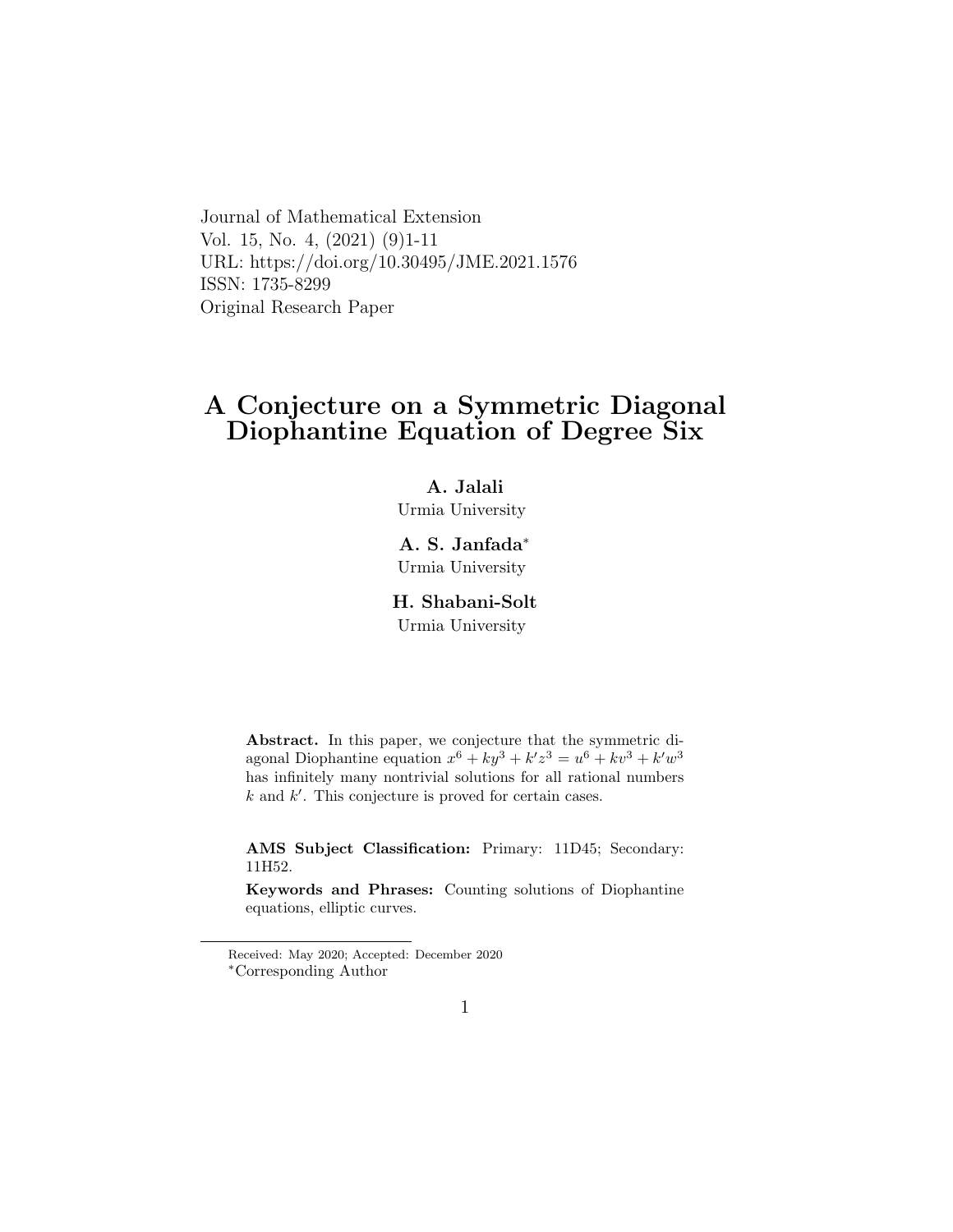# 1 Introduction

The Diophantine equation of diagonal type

$$
\sum_{i=1}^{k} A_i x_i^{m_i} = 0, \ A_i, m_i \in \mathbb{Z}, m_i > 0
$$

is one of the historical classical equations. A number of the mathematicians have worked on this equation. Of well-known results among them are the generalized Fermat's theorem [\[1\]](#page-8-0), Euler conjecture  $[5]$ , Waring problem  $[3]$ , and equal sums of like powers  $[4, 6]$  $[4, 6]$  $[4, 6]$ .

By a symmetric equation, it is meant an equation of the form

$$
f(x_1, x_2, \ldots, x_n) = f(y_1, y_2, \ldots, y_n),
$$

where  $f$  is a symmetric polynomial of  $n$  unknowns with integer coefficients. In this article, we concentrate on the solutions of the symmetric diagonal Diophantine equations of the form

$$
\sum_{i=1}^{k} A_i x_i^{m_i} = \sum_{i=1}^{k} A_i y_i^{m_i},
$$

and consider the equations

$$
Ax^{6} + By^{3} + Cz^{3} = Au^{6} + Bv^{3} + Cw^{3}, A, B, C \in \mathbb{Z}, A \neq 0.
$$

For more details about symmetric diagonal equations we cite [\[2\]](#page-8-1). By dividing both sides of the above equation by A we get

$$
x^{6} + ky^{3} + k'z^{3} = u^{6} + kv^{3} + k'w^{3}, k, k' \in \mathbb{Q}.
$$

In the case  $k' = 0$ , the rational points of the symmetric diagonal equation  $x^6 + ky^3 = u^6 + kv^3$ ,  $k \in \mathbb{Q}$  are studied in [\[7\]](#page-9-4) in which, using the elliptic curve method, it is conjectured that this equation has infinitely many nontrivial rational solutions. The same strategy is used in [\[9\]](#page-9-5) to claim the existence of infinitely many nontrivial rational solutions of the equation  $x^5 + ky^3 = u^5 + kv^3$ .

The aim of this article is to claim the following conjecture. We approach to this conjecture in two different ways in Section [3.](#page-5-0)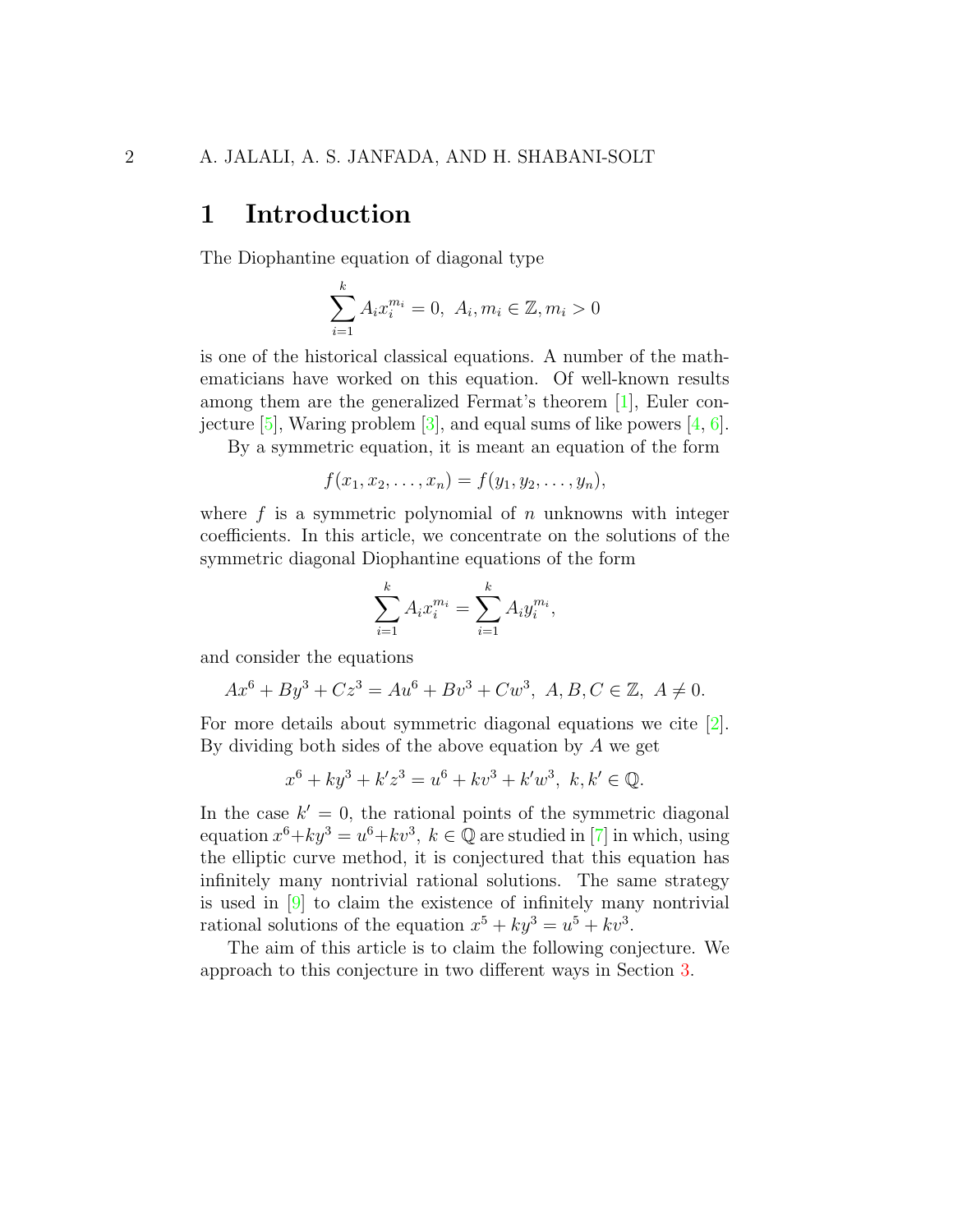<span id="page-2-2"></span>Conjecture 1.1. For all rational numbers  $k$  and  $k'$ , the symmetric diagonal Diophantine equation

$$
x^{6} + ky^{3} + k'z^{3} = u^{6} + kv^{3} + k'w^{3}
$$

has infinitely many nontrivial solutions.

In this article, all rank computations are implemented by the 'mwrank' software. Moreover, we assume that all solutions of the equation  $x^6 + ky^3 + k'z^3 = u^6 + kv^3 + k'w^3$  are integral and nontrivial. Note that any rational solution leads to an integral solution. By a trivial solution of the equation  $ax^m + by^n + cz^k = au^m + bv^n + cw^k$ we mean either of the following cases.

- (i)  $(x, y, z) = (u, v, w);$
- (ii)  $x = r^{nk}, y = s^{mk}, z = t^{mn}, u = t^{nk}, v = r^{mk}, w = s^{mn}$ , for some rationals r, s, t, when  $a = b = c$ .

# 2 Preliminary results

Let K be a field and C be the algebraic curve defined over K by

<span id="page-2-0"></span>
$$
v^2 = au^4 + bu^3 + cu^2 + du + e, \ a \neq 0,
$$
 (1)

Consider the K-rational affine point  $(u, v) = (p, q)$  on C. We may assume  $p = 0$  by changing u to  $u + p$ , if necessary. Then  $e = q^2$  and the equation [\(1\)](#page-2-0) turns to

<span id="page-2-1"></span>
$$
v^2 = au^4 + bu^3 + cu^2 + du + q^2, \ a \neq 0.
$$
 (2)

Let  $q = 0$ . If  $d = 0$ , the curve [\(2\)](#page-2-1) will have a singularity at  $(u, v) =$  $(0, 0)$ . Therefore, assume  $d \neq 0$ . Dividing both side of  $(2)$  by  $u<sup>4</sup>$  we get

$$
\left(\frac{v}{u^2}\right)^2 = d\left(\frac{1}{u}\right)^3 + c\left(\frac{1}{u}\right)^2 + b\left(\frac{1}{u}\right) + a.
$$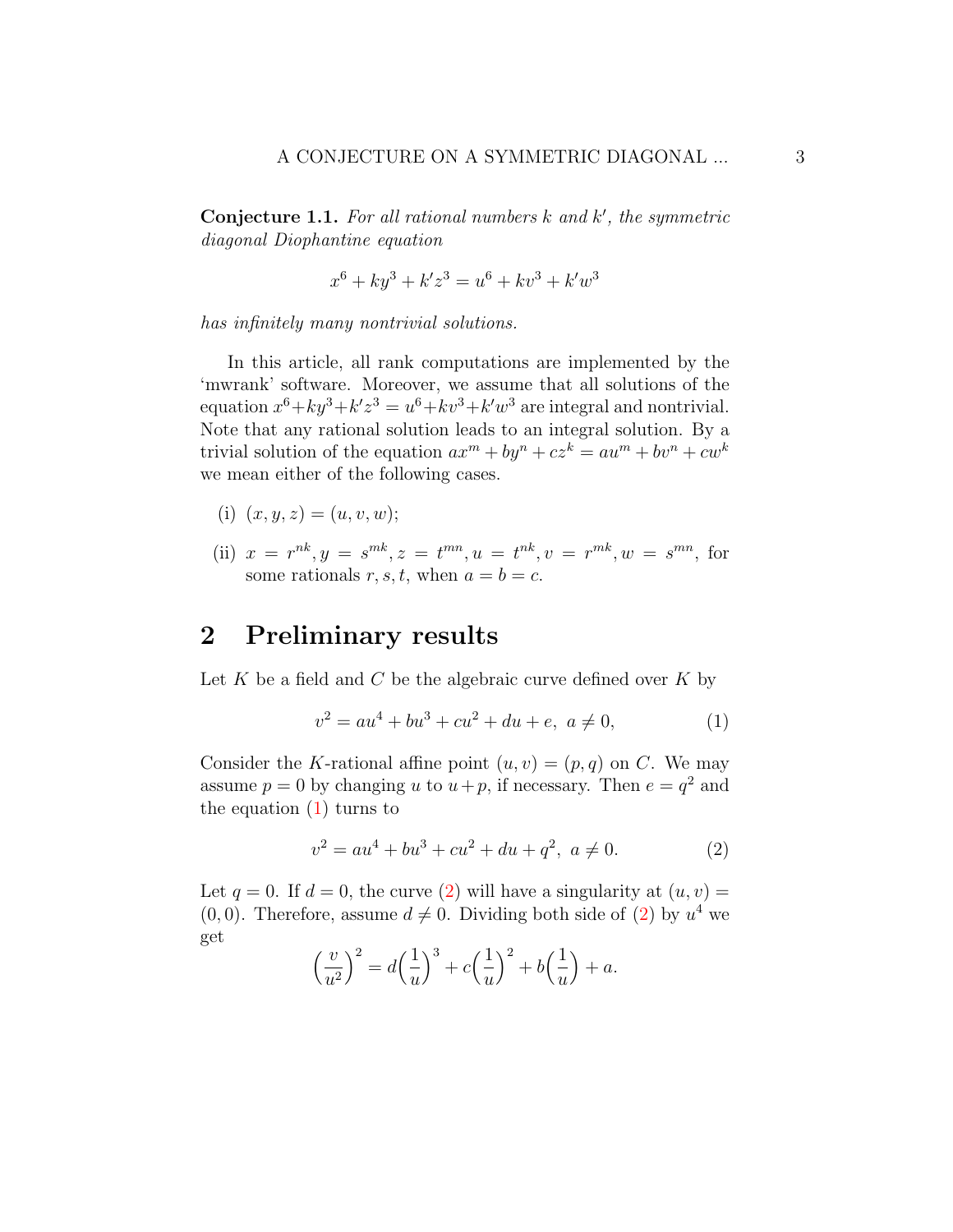Put  $X = 1/u$  and  $Y = 1/u^2$  Then, we obtain the elliptic curve  $Y^2 = dX^3 + cX^2 + bX + a$  in the Weierstrass form. The harder case is when  $q \neq 0$  in which case we have the following result [\[8,](#page-9-6) Theorem 2.17].

<span id="page-3-1"></span>**Theorem 2.1.** Let  $K$  be a field of characteristic not 2 and  $C$  be the algebraic curve defined over K by

$$
C: v2 = au4 + bu3 + cu2 + du + q2, q \neq 0.
$$

Suppose C has a K-rational point  $(p, q)$ . Let

$$
X = \frac{2q(v+q) + du}{u^2}, \ Y = \frac{4q^2(v+q) + 2q(du+cu^2) - (d^2u^2/2q)}{u^3}.
$$

Define

$$
a_1 = d/q
$$
,  $a_2 = c - (d^2/4q^2)$ ,  $a_3 = 2qb$ ,  $a_4 = -4q^2a$ ,  $a_6 = a_2a_4$ .

Then the curve  $C$  is in one to one corresponding with the elliptic curve

$$
E: Y^2 + a_1XY + a_3Y = X^3 + a_2X^2 + a_4X + a_6.
$$

The inverse transformation is

$$
u = \frac{2q(X+c) - (d^2/2q)}{Y}, \ v = -q + \frac{u(uX-d)}{2q}.
$$

The point  $(u, v) = (0, q)$  on C corresponds to the point  $(X, Y) = \infty$ on E and  $(u, v) = (0, -q)$  on C corresponds to  $(X, Y) = (-a_2, a_1a_2$  $a_3$ ) on E.

In [\[7,](#page-9-4) Theorem 1.1], the authors showed that for a large number of values of  $k$  the equation

<span id="page-3-0"></span>
$$
x^{6} + ky^{3} = u^{6} + kv^{3}, \ k \in \mathbb{Q}.
$$
 (3)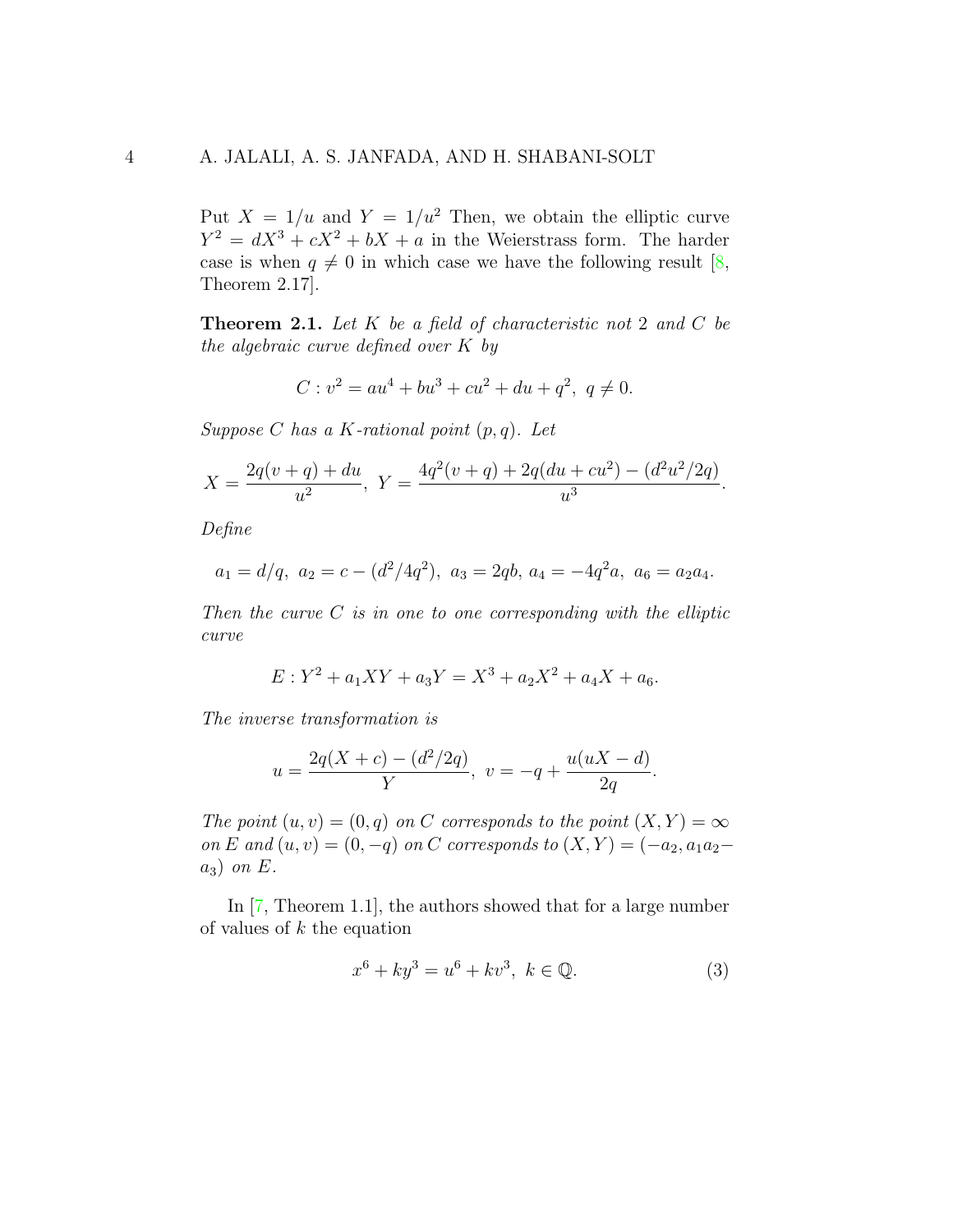has infinitely many nontrivial solutions; that is,  $(x, y) \neq (u, v)$ . Then they exhibited more collection of rational numbers  $k$  for which the equation is satisfied and due to these observations, they conjectured that for any rational number  $k$ , the equation  $(3)$  has infinitely many nontrivial solutions. Since part of the basic demonstration in the current paper is hanging on this result, we restate it with a bit difference and improve its proof by resolving a mistake.

<span id="page-4-1"></span>**Theorem 2.2.** For each integer k with  $1 \le k \le 100$ , the Diophantine equation

$$
x^6 + ky^3 = z^6 + kw^3
$$

has infinitely many nontrivial solutions.

Following the proof of Theorem 1.1 in [\[7\]](#page-9-4), the parametric system of changing variables

$$
x = u + \frac{4}{k}s^2
$$
,  $y = v - \frac{u}{2}$ ,  $z = u - \frac{4}{k}s^2$ ,  $w = u + y = v + \frac{u}{2}$ 

leads to the quartic equation

$$
v^{2} = \left(\frac{4}{k}s\right)^{2}u^{4} + \left(\frac{10}{3}\left(\frac{4}{k}\right)^{4}s^{6} - \frac{1}{12}\right)u^{2} + \left(\frac{4}{k}\right)^{6}s^{10}.
$$

Then, using Theorem [2.1](#page-3-1) we get the elliptic curve

<span id="page-4-0"></span>
$$
E_{k,s}: Y^2 = X^3 + a_2 X^2 + a_4 X + a_6,
$$
\n<sup>(4)</sup>

over  $\mathbb{Q}(k, s)$ , where

$$
a_2 = \frac{10}{3} \left(\frac{4}{k}\right)^4 s^6 - \frac{1}{12}, \ a_4 = -4\left(\frac{4}{k}\right)^8 s^{12},
$$
  

$$
a_6 = -\frac{40}{3} \left(\frac{4}{k}\right)^{12} s^{18} + \frac{1}{3} \left(\frac{4}{k}\right)^8 s^{12}.
$$

Table 1 shows the positive-rank elliptic curves [\(4\)](#page-4-0) for  $1 \leq k \leq 100$ and appropriate values of s. The computation for higher integer values of  $k$  is similar and not complicated. Even for rational values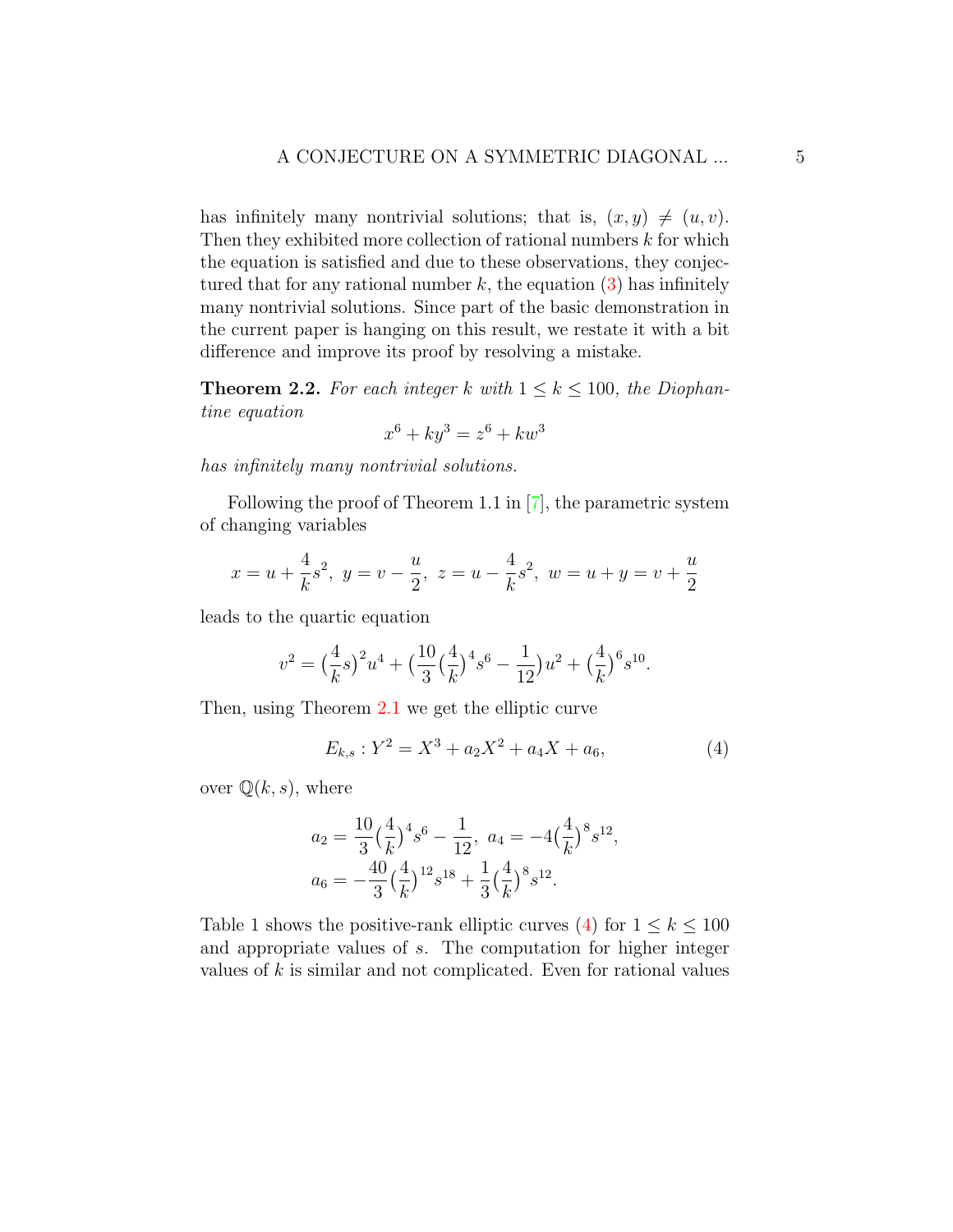| k.s                                                                                                                | rank r  |
|--------------------------------------------------------------------------------------------------------------------|---------|
| $1,1; 2,1; 3,1; 5,1/4; 6,1; 7,1; 9,1/2; 10,1/2; 11,1; 12,1; 13,1/2; 14,1; 15,1; 16,1/2; 18,1; 19,1;$               | $r = 1$ |
| $20.2; 21.3/2; 22.2; 25.1; 28.1; 29.1/2; 30.1; 32.1; 35.5; 37.1; 38.1; 41.1/4; 43.2; 49.14; 53.1;$                 |         |
| 54,1; 55,5; 56,1; 58,3; 62,1; 64,1; 65,4; 69,3; 71,1; 73,1/4; 75,1; 79,5; 82,4; 83,1; 85,2; 90,3;                  |         |
| $92,2; 93,3; 94,2; 95,1; 98,3; 100,2; 1/2,1; 2/3,2; 2/7,5; 1/16,6; 4/7,8; 5/3,10$                                  |         |
| $4,4$ ; 17,1/2; 23,3/4; 24,1/3; 26,1; 27,1/3; 31,2; 33,3; 34,3; 36,1; 39,3; 40,6; 42,1; 44,2; 45,1;                | $r = 2$ |
| 46.7; 47.7; 48.5; 50.4; 51.3; 52.4; 57.7; 59.1; 60.7; 61.2; 63.5; 67.4; 68.4; 70.1; 72.5; 74.6;                    |         |
| 76, 13; 77, 4; 80, 3; 81, 3; 84, 3; 86, 3; 87, 2; 88, 7; 89, 3; 91, 6; 96, 8; 97, 4; 99, 1; 3/7, 3; 2/9, 4; 3/4, 9 |         |
| 8,14; 66,3; 78,13                                                                                                  | $r=3$   |
| 3/5,7                                                                                                              | $r = 4$ |

**Table 1:** Positive ranks for the elliptic curve  $E_{k,s}$ .

of  $k$  there are positive-rank elliptic curves. Some of these elliptic curves are denoted in Table 1 in bold fonts.

Of course, one can transform the elliptic curve  $(4)$  into the following short Weierstrass form and then attempt to find the positiverank elliptic curves for that. The transformation can be done either by software (such as maple, sage, etc.) or using the manipulation formulas (see for example  $[8, \text{Section } 2.1]$ ).

$$
E_{A,B}: Y^2 = X^3 + AX + B,
$$

where

$$
A = -\frac{218103808 s^{12} - 20480 k^4 s^6 + k^8}{432 k^8},
$$
  
\n
$$
B = -\frac{(8192 s^6 + k^4) (-28672 s^6 + k^4) (-10240 s^6 + k^4)}{23328 k^{12}}.
$$

#### <span id="page-5-0"></span>3 Settling Conjecture 1.1

In this section, we settle Conjecture 1.1. The next result shows that the sufficient condition for the equation

$$
x^{6} + ky^{3} + k'z^{3} = u^{6} + kv^{3} + k'w^{3}, \ k, k' \in \mathbb{Q}.
$$

to have infinitely many solutions is that it has the same property for the case  $k'=0$ .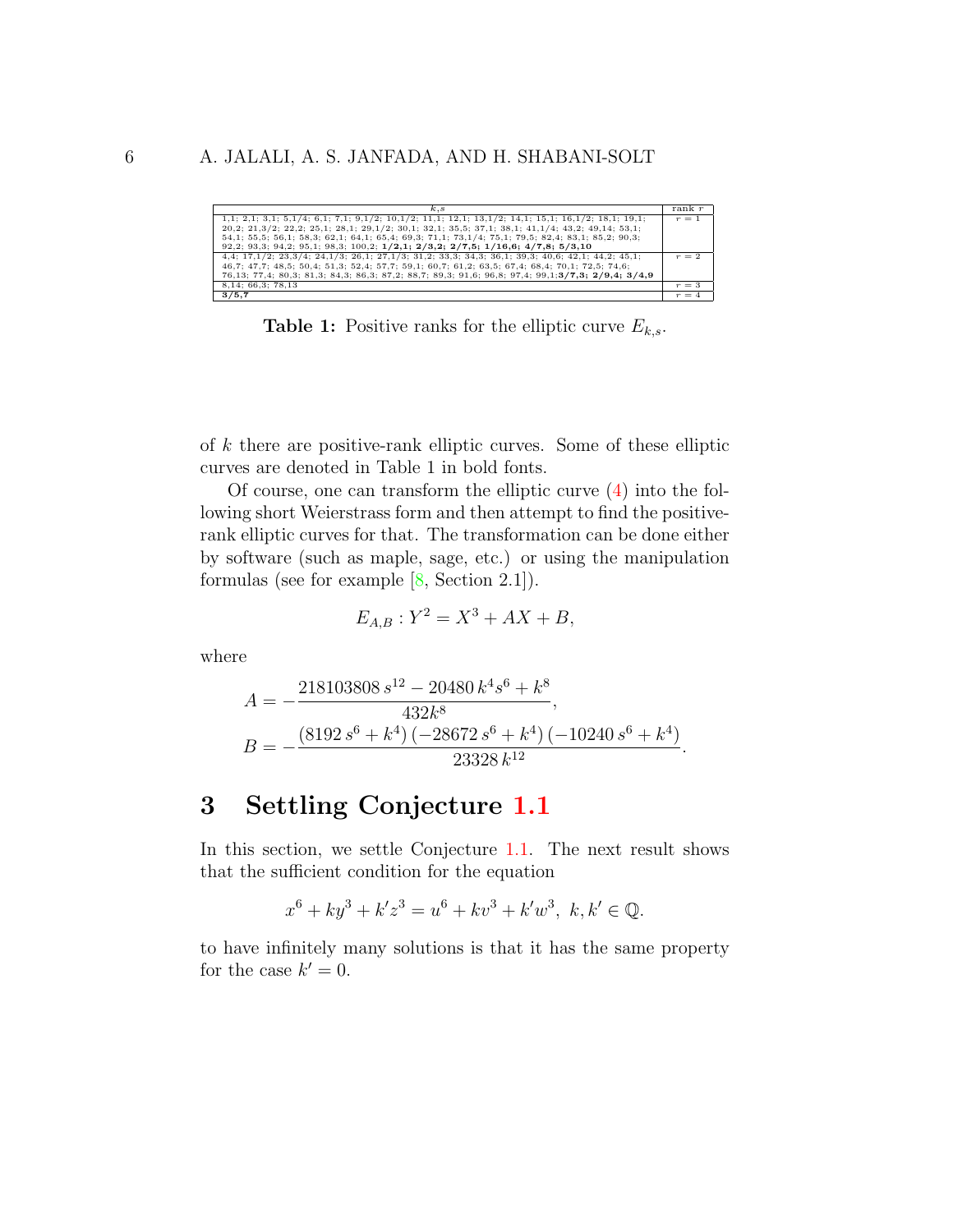Proposition 3.1. If the the equation

<span id="page-6-0"></span>
$$
X^{6} + \ell Y^{3} = U^{6} + \ell V^{3}
$$
 (5)

has infinitely many solutions for any nonzero rational number  $\ell$ , then the equation

$$
x^{6} + ky^{3} + k'z^{3} = u^{6} + kv^{3} + k'w^{3}
$$

has also infinitely many solutions for nonzero rational numbers  $k, k'.$ 

**Proof.** Let  $k$  and  $k'$  be rational numbers. The hypothesis guarantees the existence of infinitely many solutions of the equation [\(5\)](#page-6-0) for  $\ell = kt^3 + k't'^3$ , where t and t' are rational numbers. That is to say that,

$$
X^{6} + k(tY)^{3} + k'(t'Y)^{3} = U^{6} + k(tV)^{3} + k'(t'V)^{3}
$$

has infinitely many solutions. The result is now follows.  $\Box$ 

Now, Conjecture [1.1](#page-2-2) is settled by Theorem [2.2.](#page-4-1)

**Corollary 3.2.** Let k, k', t, t' be any rational number such that  $kt^3$ +  $k't'^3$  is an integer with  $1 \leq kt^3 + k't'^3 \leq 100$ . Then, the equation

$$
x^{6} + ky^{3} + k'z^{3} = u^{6} + kv^{3} + k'w^{3}
$$

has infinitely many solutions.

As an alternative way, we settle Conjecture [1.1](#page-2-2) directly for some values of  $k$  and  $k'$  by a computational process.

<span id="page-6-2"></span>**Proposition 3.3.** For any positive integers k, k' with  $1 \leq k \leq 50$ ,  $1 \leq k' \leq 20$ , the equation

<span id="page-6-1"></span>
$$
x^{6} + ky^{3} + k'z^{3} = u^{6} + kv^{3} + k'w^{3}, \ k, k' \in \mathbb{Q}.
$$
 (6)

has infinitely many solutions.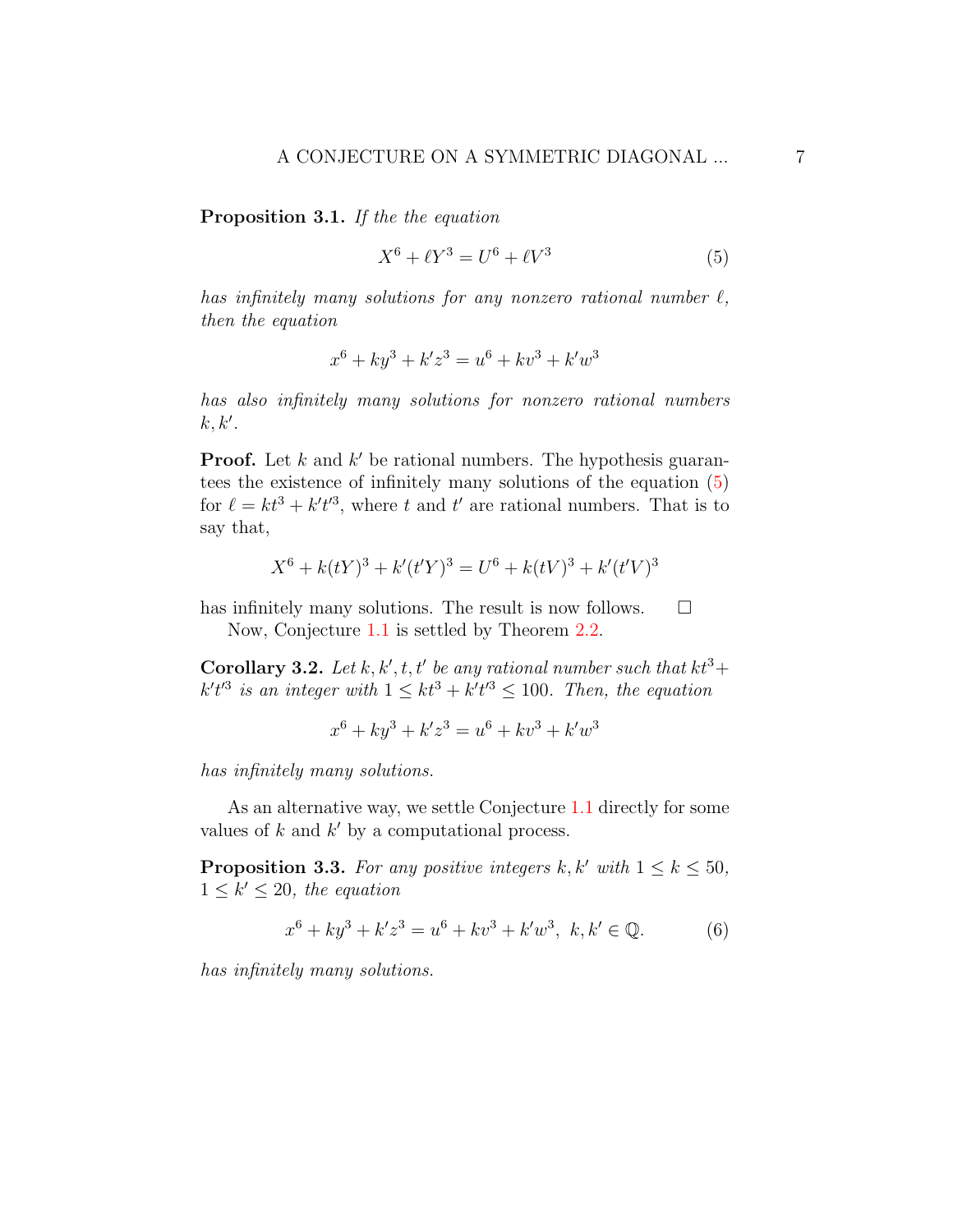

**Table 2:** Positive ranks for the elliptic curve  $E_{(k,k',s)}$ .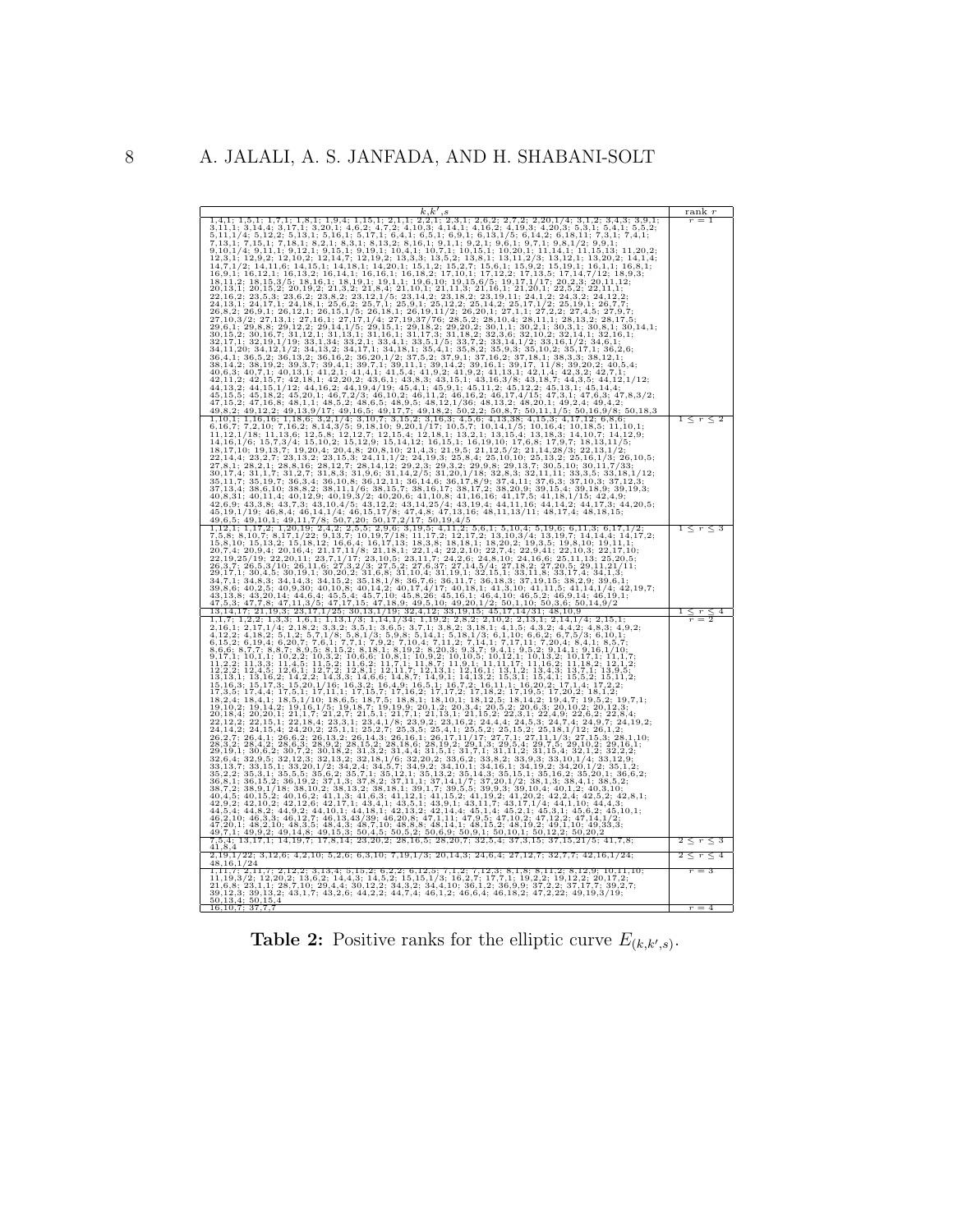**Proof.** Intersect the variety  $(6)$  with the hyperplanes

$$
x = tg + 1, y = 1 - g, z = h - g,
$$
  

$$
u = tg - 1, v = 1 + g, w = h + g,
$$

where  $g \neq 0$ . Then we get the following quartic equation

$$
h^{2} = \frac{2t^{5}}{k'}g^{4} + \frac{1}{3k'}(20t^{3} - k - k')g^{2} + \frac{2t - k}{k'}.
$$

Put  $\frac{2t-k}{k'} = s^2$ . Then, by Theorem [2.1,](#page-3-1) we obtain the following elliptic curve over  $\mathbb{Q}(k, k', s)$ .

$$
E_{(k,k',s)}: Y^2 = X^3 + a_2 X^2 + a_4 X + a_6,
$$

where

$$
a_2 = \frac{1}{6k'} \left( 5(s^2k' + k)^3 - 2k - 2k' \right), \ a_4 = \frac{-s^2}{4k'} (s^2k' + k)^5, \ a_6 = a_2a_4.
$$

As depicted in Table 2, for each pair of the 1000 values of  $k, k'$  in Proposition [3.3,](#page-6-2) a positive-rank elliptic curve  $E_{(k,k',s)}$  is found for some s. This settles once more Conjecture [1.1.](#page-2-2)  $\Box$ 

#### Acknowledgements

The authors would like to thank the helpful comments and suggestion of the referee(s) which leads to improve the paper.

### References

- <span id="page-8-0"></span>[1] M. Bennett, P. Mihâilescu, and S. Siksek, Open Problems in Mathematics, Chapter 3, Springer Verlag (2016).
- <span id="page-8-1"></span>[2] A. Choudhry, Symmetric Diophantine equations, Rocky Mountain J. Math., Vol. 34 (2004), 1281–1284.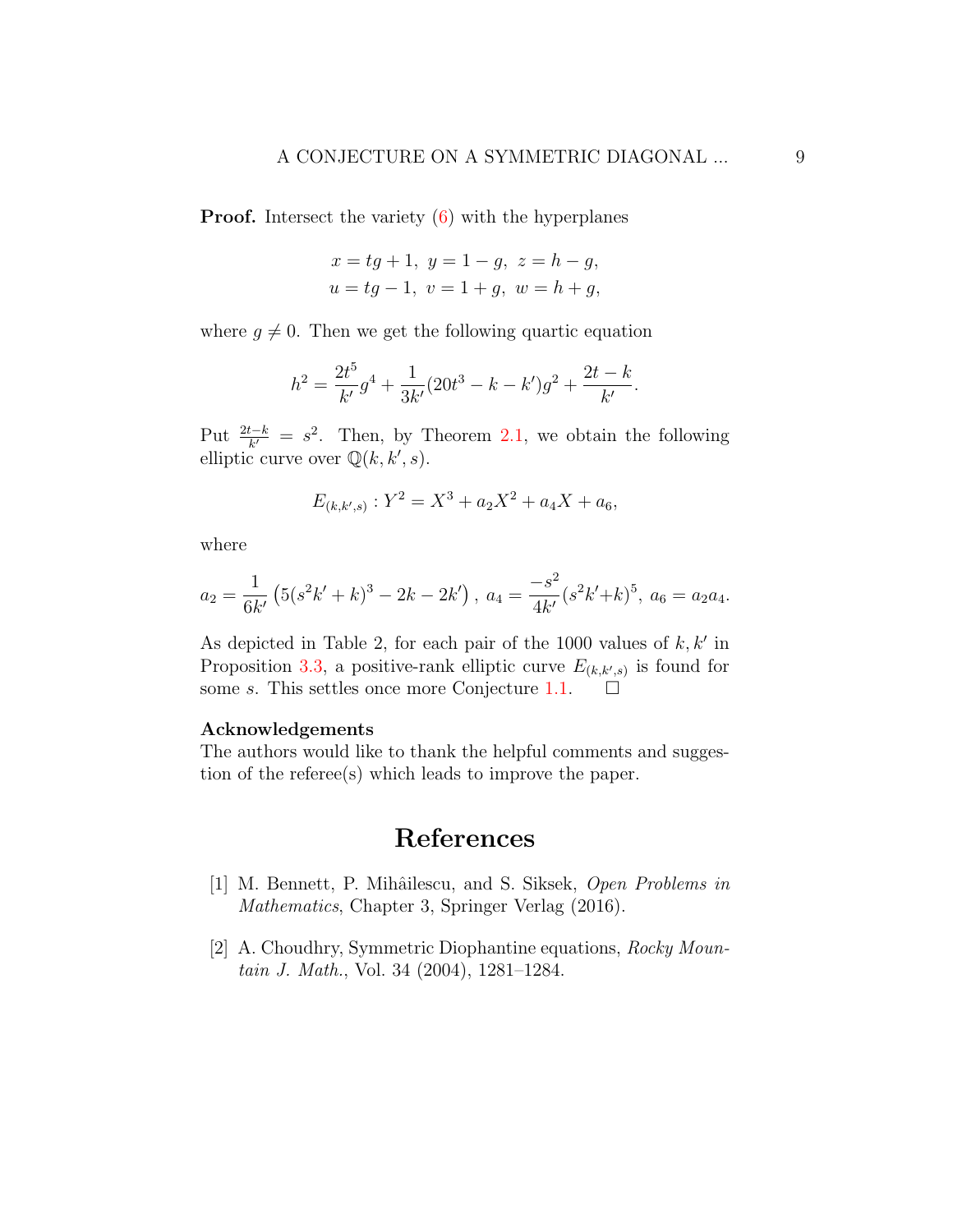- <span id="page-9-1"></span>[3] H. Davenport and T.D. Browning, Analytic methods for Diophantine equations and Diophantine inequalities, Second edition, Cambridge University Press, (2005).
- <span id="page-9-2"></span>[4] R. L. Ekl, New results in equal sums of like powers, Math. Comp., Vol. 67 No. 223 (1998), 1309–1315.
- <span id="page-9-0"></span>[5] R. K. Guy, Unsolved problems in number theory, Second Edition, Springer Verlag, (1994).
- <span id="page-9-3"></span>[6] L. J. Lander, T. R. Parkin, and J. L. Selfridge. A Survey of equal sums of like powers, *Math. Comp.*, Vol. 21 (1967),  $446-$ 459.
- <span id="page-9-4"></span>[7] H. Shabani-Solt, N. Yousefnejad, and A. S. Janfada, On the Diophantine equation  $x^6 + ky^3 = z^6 + kw^3$ , Iran. J. Math. Sci. Inform., Vol. 15, No. 1 (2020), 15–21.
- <span id="page-9-6"></span>[8] L. C. Washington, Elliptic curves: Number theory and cryptography, Second edition, Taylor & Francis Group LLC, (2008).
- <span id="page-9-5"></span>[9] N. Yousefnejad, H. Shabani-Solt, and A. S. Janfada, On the Diophantine equation  $x^5 + ky^3 = u^5 + kv^3$ , *Mathematica*, Vol. 60 (83), No. 1 (2018), 95–99.

#### Azar Jalali

Department of Mathematics PhD student Urmia University, Urmia, Iran E-mail: azarjalali1360@gmail.com

### Ali S. Janfada

Department of Mathematics Associate Professor of Mathematics Urmia University, Urmia, Iran E-mail: asjanfada@gmail.com; a.sjanfada@urmia.ac.ir